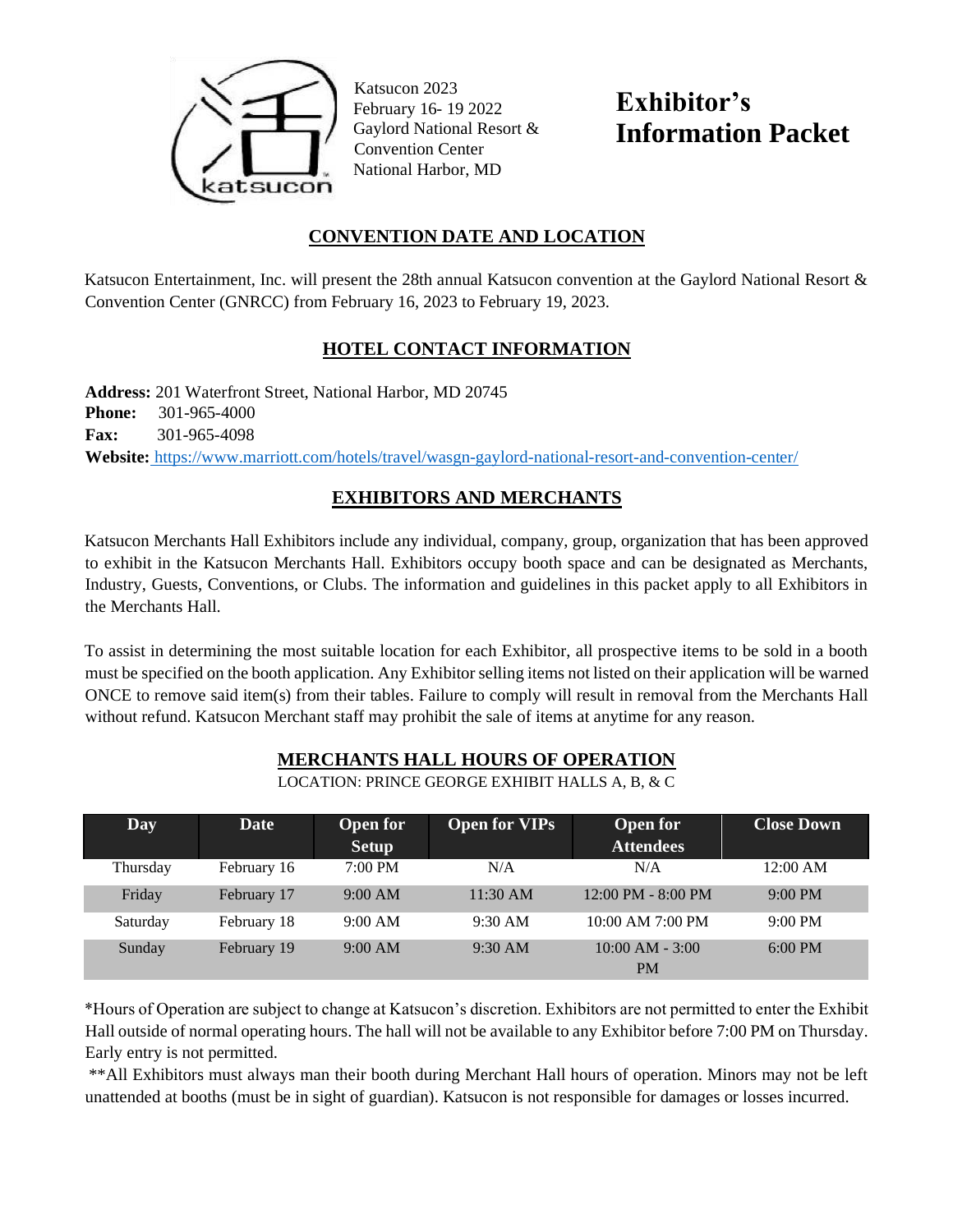### **SECURITY**

Merchants' hall doors are locked and the hall secured by Gaylord National Resort & Convention Center (GNRCC) when the hall is not in operation, The Exhibitor is solely and fully responsible for their own materials and should insure their exhibit against loss or damage from any cause whatsoever. All property of the Exhibitor is understood to remain in the Exhibitor's care, custody, and control in transit to or from or within the confines of the Merchants Hall.

## **BOOTH INFORMATION**

Booth locations are assigned by Katsucon Merchants Department. All booths must have a sign posted, clearly visible from the aisle, with the company name, including the parent company name, if different.

**Merchants (Vendors)** must first send in an application through the Katsucon website (listed below) when applications open to apply through the jury system to reserve a *Booth Space.* Vendors will receive an email of whether they have passed the jury and been accepted to vend or not. Those that are accepted will also be emailed an invoice link to make payment. Those booths not paid for by the listed deadline, are forfeited and given to the next applicant on the waitlist.

A list of confirmed Exhibitors will be available online a[t](http://www.katsucon.org/) [https://www.katsucon.org](https://www.katsucon.org/) along with additional information and updates.

#### **Vendor Booth Space Prices and Amenities**

| Width | Depth            | <b>Badges</b> | <b>Price Per Booth</b>                                                      | <b>Included</b>                                 |
|-------|------------------|---------------|-----------------------------------------------------------------------------|-------------------------------------------------|
| 10ft  | 10 <sup>ft</sup> | Two           | \$500 Due by October $31st$<br>\$700 for corner space<br>\$1500 for End Cap | one $(1)$ 6ft x 2.5ft table<br>two $(2)$ chairs |

\*Please note the change, to better serve vendors, we have implemented an additional charge for corners and endcaps so that space type for the vendor can be guaranteed instead of lottery.

#### **\*\*Vendors are limited to a maximum of 4 Booths.**

#### **Cons and Clubs**

| Width            | Depth | <b>Badges</b> | <b>Included</b>                                              |
|------------------|-------|---------------|--------------------------------------------------------------|
| 10 <sup>ft</sup> | 10ft  | Four          | one $(1)$ 6ft x 2.5ft table<br>$\bullet$<br>two $(2)$ chairs |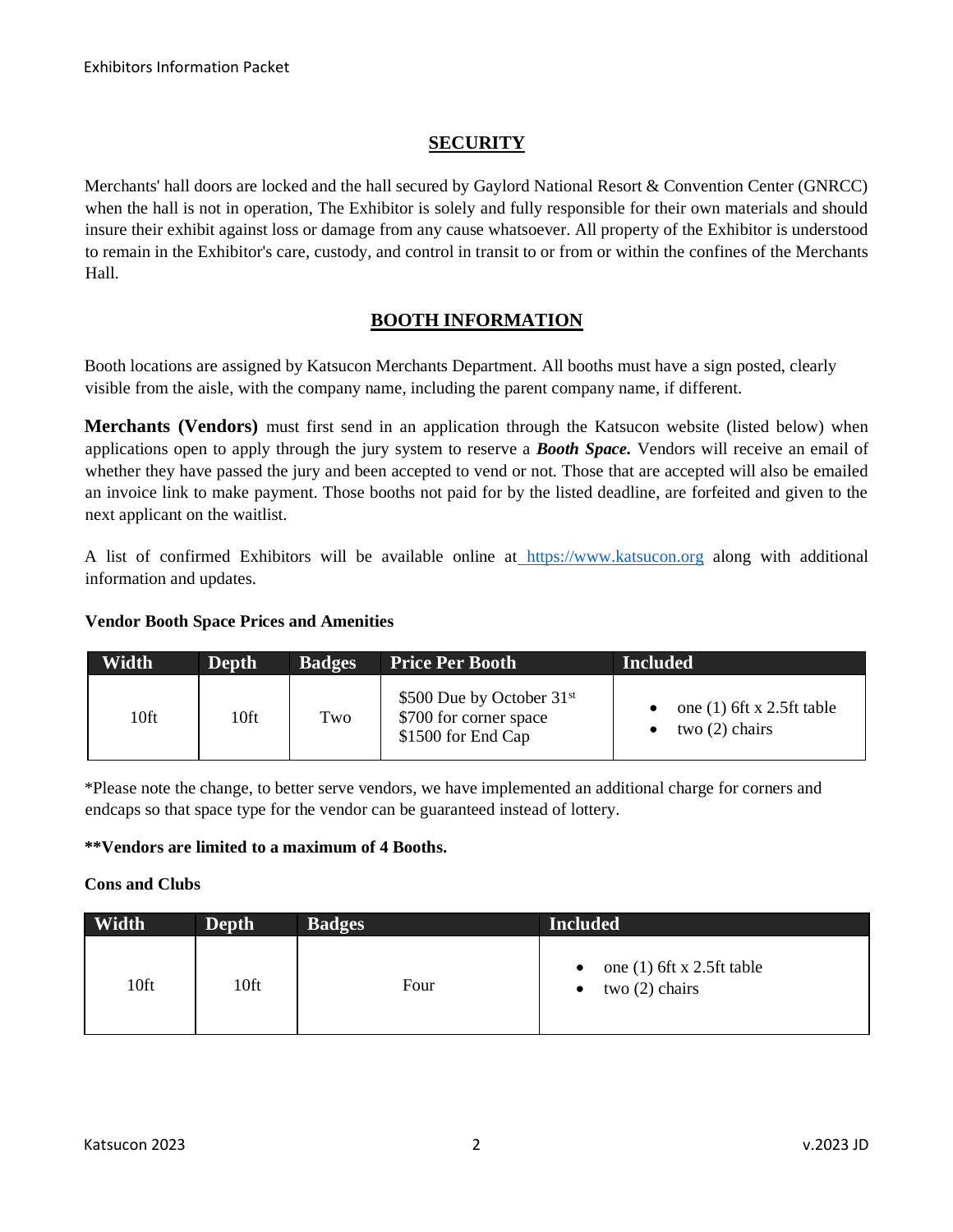**Additional badges:** may be purchased for the booth space at \$55 each. Badges are non-transferable. Only those wearing an Exhibitor badge can sit in booths. Every helper/assistant must wear an exhibitor badge visible. Up to four (4) additional badges may be purchased (per booth purchased). Badges are \$55.00 each and are not transferable.

**Badges are the sole responsibility of the exhibitor**. Lost badges will *not* be replaced or refunded. They will need to be repurchased at the \$55.00 price.

All Exhibitors must supply the names of the Owner(s) or POC (person of contact); limit 3, to Katsucon Merchants Department. Exhibitors and their assistants /helper will pick up their badges in Hall E (Registration), with a government issued photo ID;

All Exhibitors may arrange their booth as they wish within their space, if it does not interfere with other Exhibitors and/or violates fire codes. Additional tables, chairs, shelving, walls, display units, etc. are permissible within the booth space but must be supplied by the exhibitor. Exhibitors are responsible for cleaning up their areas during and after the event. Please do not take up tables, spaces, chairs and other items from booths that appear 'empty' or 'unclaimed' space. Katsucon will charge vendors for additional space that has been claimed without permission.

All trash (such as food containers, bags and cups, as well as empty boxes and packing materials) must be removed and disposed of in the dumpster on the loading dock. Failure to do so may result in the removal of all exhibitors involved from the convention without a refund.

Food and drink are permitted in booths for personal consumption. Please keep your vending area clean and neat.

**Please Note:** Booths are **not transferable** and may not be resold to a third party or 'shared'. Any booths not claimed by 12pm on Friday are forfeited and will be reclaimed by Katsucon. Please contact the Katsucon Merchants Department in the event of delayed arrival. If you wish to have a representative claim your table for you, you must provide all information about this representative with your application. **Katsucon does not allow booth sharing.**

# **DISPLAY RESTRICTIONS**

All displays must be secured and stable. For safety reasons, Katsucon will ask that any displays deemed unsafe or unstable be taken down.

Displays may not extend into the aisles; walkways must be kept clear. Displays that go beyond the horizontal boundaries of a booth or impede on another booth's space will be removed. Infractions will result in removal from the Merchants Hall without refund. Booth locations are marked on the floor. Linens are included for each table. Exhibitors may also choose to use their own table covers, if desired. No pipe and drape will be provided. Exhibitors may provide their own pipe and drape, if desired.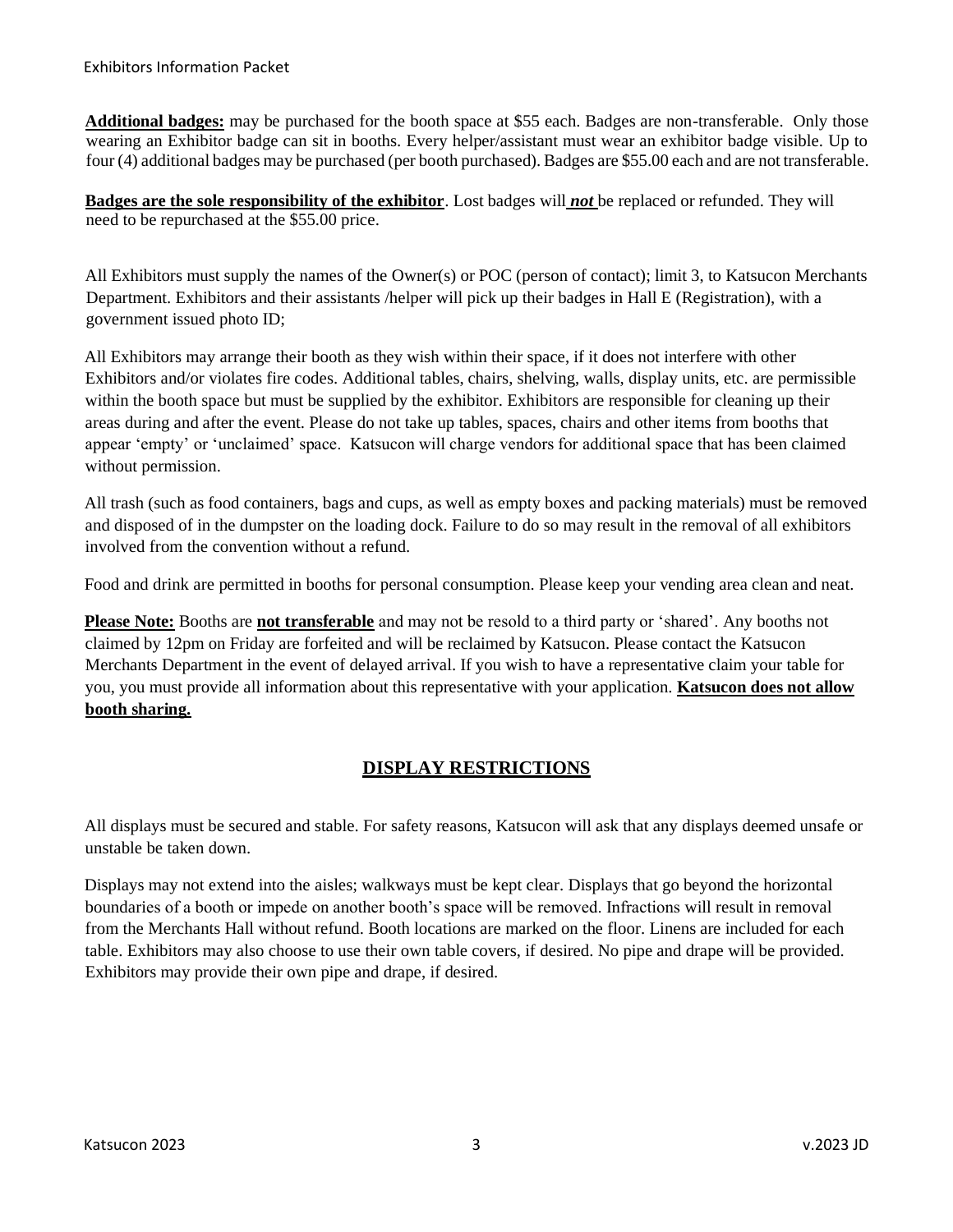### **PAYMENTS**

Payments are made online. Upon acceptance, each Exhibitor will receive a personalized link to complete registration via email. Contact [merchants@katsucon.org](mailto:merchants@katsucon.org) for more details.

Payment information is provided directly to vendors whose applications have been accepted.

The fee per table paid is listed on the above table under the booth section. All payments are due by **October 31st , 2022**. Vendors who have not paid for their table within the payment period forfeit their table. Should you require a payment extension, please contact Katsucon Merchants Hall, [merchants@katsucon.org,](mailto:merchants@katsucon.org) and Exhibits Director, [exhibits-director@katsucon.org.](mailto:exhibits-director@katsucon.org)Payment extensions will be reviewed by all relevant parties. No payment extensions will be accepted after November  $10<sup>th</sup>$ , 2022. No booth payments are accepted in person or at con.

# **CANCELLATION**

All sales are processed electronically and are final and non-refundable after payment.

## **EXHIBITORS CONDUCT AND WARNINGS**

#### **DISCLAIMER: Failure to abide by all rules herein may result in removal from the Katsucon Merchants Hall, and possibly the convention, without refund. The following rules are subject to revision and expansion at Katsucon's discretion without notice.**

If any statutes or clauses of this agreement contained within this document are violated, Katsucon will review any violations of this agreement and impose penalties if needed. Penalties may include removal from the convention for that event year, written warnings or a ban from future events. Katsucon reserves the right to eject an Exhibitor without prior verbal warning should the situation warrant. Once ejected Katsucon, nor GNRCC will issue a refund.

In addition to these rules, all other convention and hotel rules remain in effect. Please see the section titled "GNRCC RULES AND REGULATIONS." Violation of Local, State or Federal laws will result in the Exhibitor being ejected without refund and the proper authorities being contacted.

You must be a registered member of the convention in order to participate in the Merchants Hall. Purchasing a booth includes registration. All Exhibitors are always required to wear their convention badge visibly (I.E., on a lanyard properly visible).

### **RAFFLES**

Maryland state law says that a raffle can only be held either by a civic organization (such as a Fire Department), or for a charitable organization (who must receive the entire proceeds). An Exhibitor CANNOT keep the proceeds from a raffle. Also, in order to hold a raffle in Prince George's County, the organization holding the raffle must first apply for a permit from the County. Therefore, no raffles will be allowed in Merchants Hall, unless you can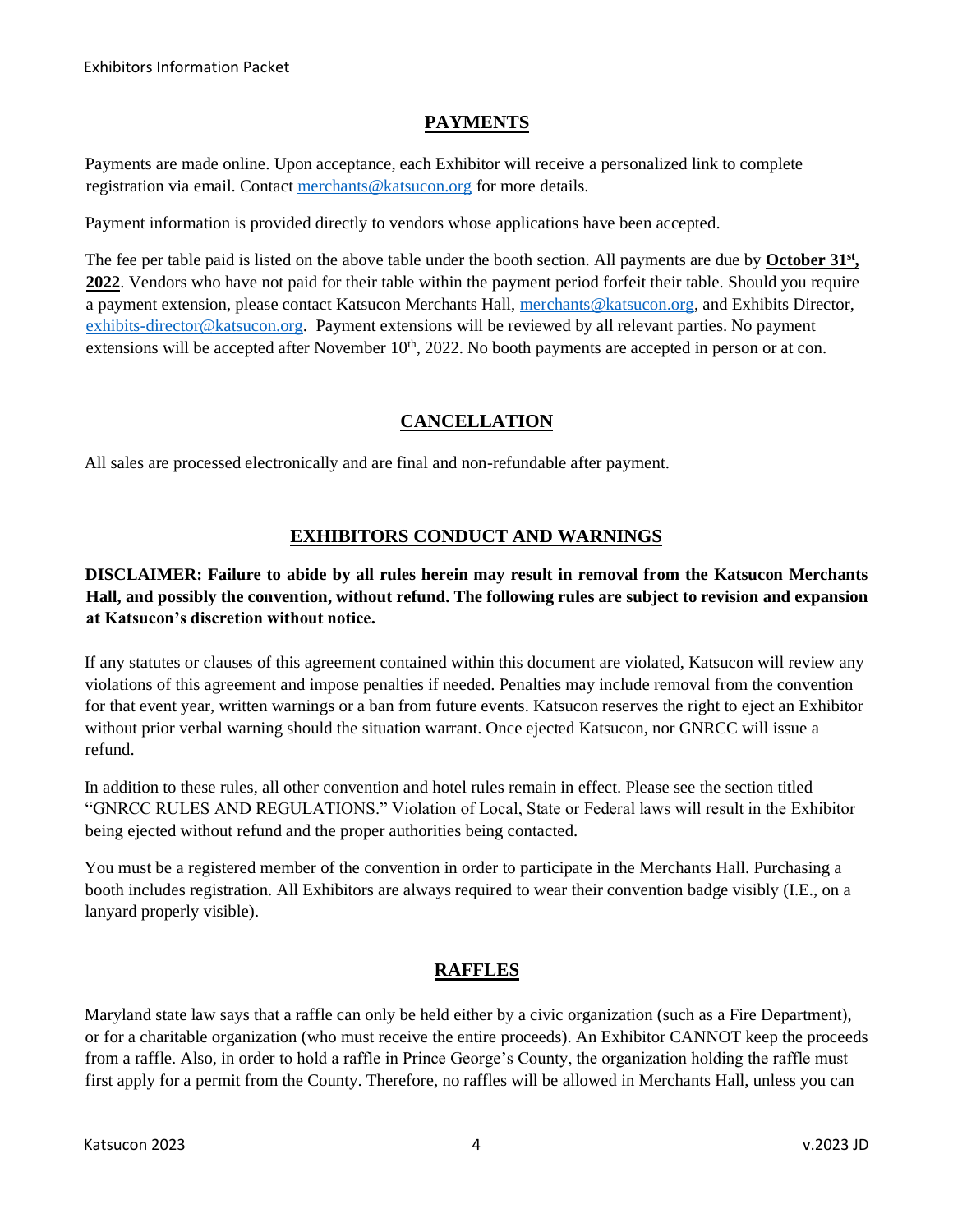prove that these conditions have been met. Any Exhibitor holding an unauthorized raffle will be removed from the Merchants Hall and convention.

Merchants Hall Staff must be notified, in writing, up to sixty (60) days before the convention of any and all raffles that have obtained the proper permits for the State of Maryland. All permits for raffles must be copied and supplied to Katsucon.

## **ALLOWABLE MERCHANDISE**

Katsucon will not condone the sale of any merchandise that violates United States and International Trademark or Copyright Laws. Protected items include; but are not limited to video cassettes, laser discs, digital versatile discs, compact discs, audio cassettes, CD-ROM and re-writable discs, floppy discs, EPROM storage chips, models, figures, hats, cosplay clothing, and toys. Also included, but not limited to, are all printed media such as books, magazines, cards, posters/scrolls (fabric or paper) and clothing with printed art.

Fan Art (i.e., Unlicensed Character Rips, Logo Rips, etc.) in the form of Prints, Posters, Buttons, etc. will not be sold within the Merchants Hall. In general, no unlicensed item for which there is a licensed counterpart shall be sold within the Merchants Hall.

Authentic import merchandise must have the proper taxation labels applied in an obvious location on the outer packaging of the item. Most Japanese products (anime-related or not) carry these government labels, regardless of the type of merchandise. A few rare exceptions are garage kits, which may only have photocopied covers on the boxes. They should still have the proper copyright information, and often still have the official taxation labels. Another exception is the vast amounts of doujinshi that circulate the convention circuit.

Weapons may not be sold within the Merchants Hall. This includes, but is not limited to swords with metal blades, butterfly knives, pepper spray, etc. Acceptable weapons to sell include foam, wood, or prop weapons

The sale or distribution of any food item, specialty snacks, and beverages is prohibited. This includes gifts with purchase, giveaways, raffles, paid food sales, and any other means of distribution of food or beverage

Maryland law prohibits selling or dispensing contact lenses, including decorative lenses, without a valid and nonexpired prescription. Therefore, the selling and distribution of contact lenses in the Katsucon Merchants Hall is prohibited.

Any merchandise that may be interpreted as unlawful and/or inappropriate by Katsucon Merchants Hall staff and/or an industry representative, will be removed for further examination. Upon examination, if it is unauthorized, that item must be removed from the convention site by the Exhibitor. Any Exhibitor that persists in the sale of such merchandise after being told to remove it will be ejected from the convention without refund.

# **MATURE CONTENT MERCHANDISE**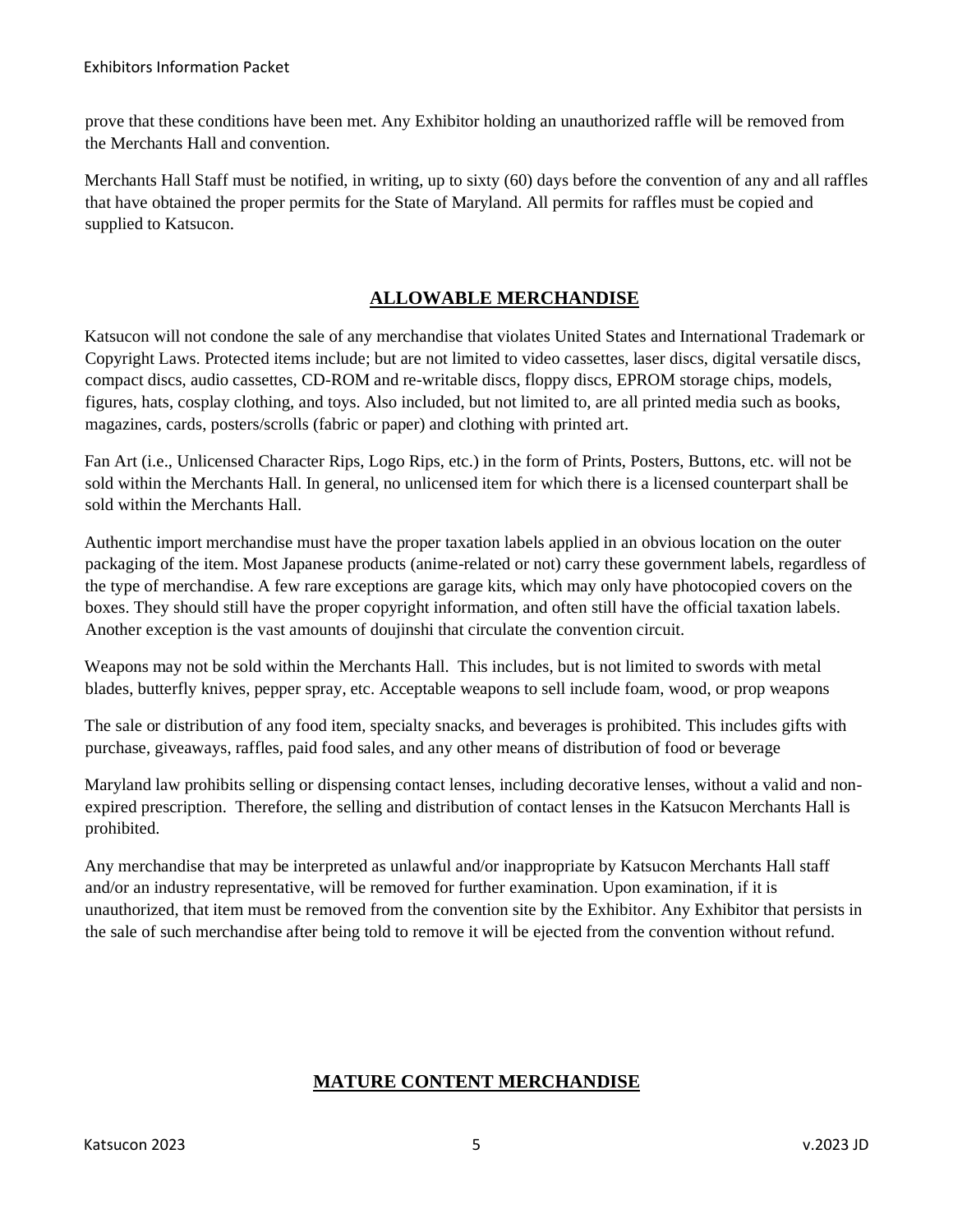Adult media and merchandise may be sold in accordance with the laws of both the State of Maryland and Prince George's County. The display or sale of adult merchandise to anyone under the age of 18 is illegal.

Adult merchandise must be covered and photo identification must be checked at the time of perusal and/or purchase in all cases. It is the sole responsibility of the Exhibitor to check All IDs for anyone that would like to peruse or purchase these items. The Exhibitor is held fully accountable should they fail to check ID's or for any complaints related to adult/mature content. Any form of child pornography is prohibited by law, and Law enforcement will be contacted.

Katsucon reserves the right to pursue legal action if the situation permits.

### **SELLING OUTSIDE THE EXHIBIT HALLS**

It is prohibited to sell any merchandise outside of the Merchants Hall or Artist Alley. Doing so violates Maryland state law, hotel policy and Katsucon policy, and will be reported to hotel security and Law enforcement.

## **NOISE/CROWD MANAGEMENT**

Music is permissible, at a low volume. Please respect those around you. Katsucon reserves the right to require any Exhibitor to turn down or turn off any audio devices deemed to be interfering with or bothering other Exhibitors or attendees at the convention. Any enticement or vocal appeals intended to entice people to visit a booth or buy merchandise or 'hyping' up crowds causing excessive cheering or yelling. If at any time a large line appears at your space, for whatever reason, that interferes with your booth, please inform Katsucon Merchant Staff for assistance to assure aisles and other vendor spaces are not blocked." **No Special Events are allowed due to reduced capacity and space requirements. It is under Katsucon Staff discretion on what constitutes a noise issue or event violation.** 

# **LEGAL NOTICES**

You must be 18+ years of age to apply for a booth in the Merchants Hall. Based upon Maryland Age of Majority statutes (COML Art. 1 §103), it is Katsucon's policy that minors are not allowed to sign the contract; a parent or guardian must sign on behalf of the minor. Minors are never to be left unattended under any circumstance.

If a parent or guardian intends to sign this agreement on behalf of a minor, that parent or guardian must be listed as the booth helper on the application and must also have an Exhibitor badge.

# **LIABILITY**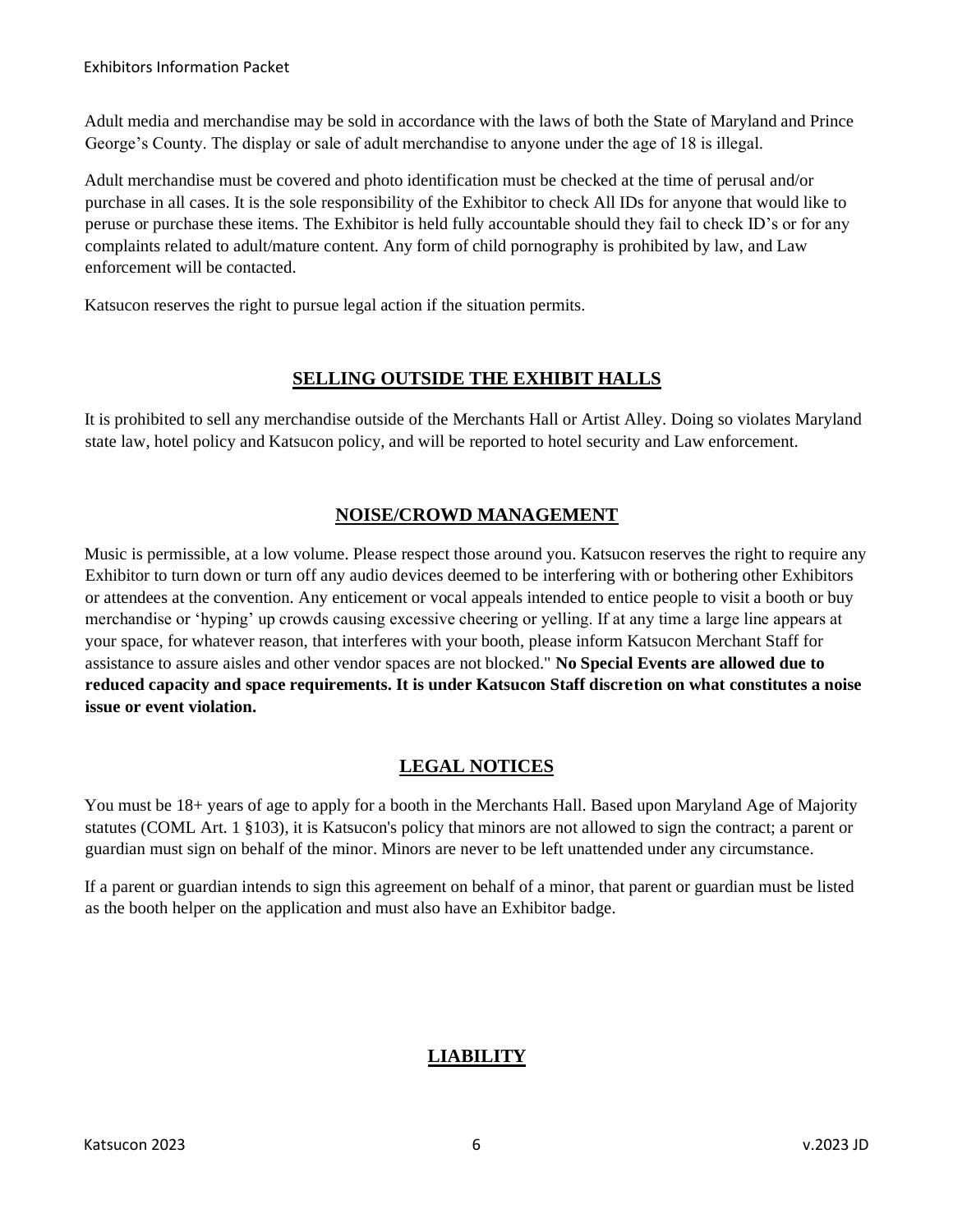Katsucon is not liable for failure to fulfil its obligations under this agreement in the result of strikes, riots or any other cause of any kind not within the control of Katsucon. Anyone visiting, viewing or otherwise participating in the Exhibitor's booth is deemed to be the invitee or licensee of the Exhibitor, rather than the invitee or licensee of Katsucon. Katsucon is not liable for any injury to the property of the Exhibitor, injury to persons participating in the Exhibit or for any injury to Exhibitor Invitees/Guest. The Exhibitor hereby indemnifies Katsucon for all such injuries and claims. Katsucon is not liable for the nature of any merchandise being sold by the Exhibitor, and the Exhibitor hereby indemnifies Katsucon for all merchandise claims.

The Exhibitor understands that neither Katsucon nor GNRCC maintains insurance covering the Exhibitor's property.

Neither Katsucon nor GNRCC, nor any of their representatives will be held responsible for any injury, loss or damage that may occur to the Exhibitor or to the Exhibitor's associates or property from any cause. It is the sole responsibility of the Exhibitor to obtain, at their own expense, adequate insurance against any/all injury, loss, or damage. The Exhibitor should provide proof of coverage to Katsucon 30 days prior to Katsucon.

There is no other agreement or warranty between the Exhibitor and Katsucon except as set forth in this document. The rights of Katsucon under this agreement shall not be deemed waived unless specifically stated in writing and signed by an authorized officer of Katsucon. Any action which Katsucon or the Exhibitor may bring against others, based upon or in any way relating to this agreement or its performance, shall be brought in Federal or State court located within the State of Maryland. Katsucon and the Exhibitor hereby waive all questions of personal jurisdiction or venue to give effect to this provision.

### **INDEMNIFICATION**

The Exhibitor and Katsucon, to the extent permitted by law, agree to defend and indemnify the other, and its officers, directors, agents, and employees, of and from all claims, demands or suits for intellectual property, personal injury or property damage, including costs and attorney fees, in any way arising out of or related to third party claims based on the indemnifying party's negligent acts or omissions in connection with the Event, to the extent of the negligence of the indemnified party.

### **SEVERABILITY**

Should any provision of this document be rendered or declared invalid by reason of any existing or subsequently enacted legislation or by any decree by a court of competent jurisdiction, such invalidation of such part or portion of this document shall not invalidate the remaining portions, and they shall remain in full force and effect.

Anyone found to have misrepresented their information during the application process may be denied a booth and/or removed from their booth without refund. Further, they may not be permitted to reapply to the Merchants Hall in the future, at the discretion of the Katsucon Merchants Department and the Convention Chair.

# **INTELLECTUAL PROPERTY**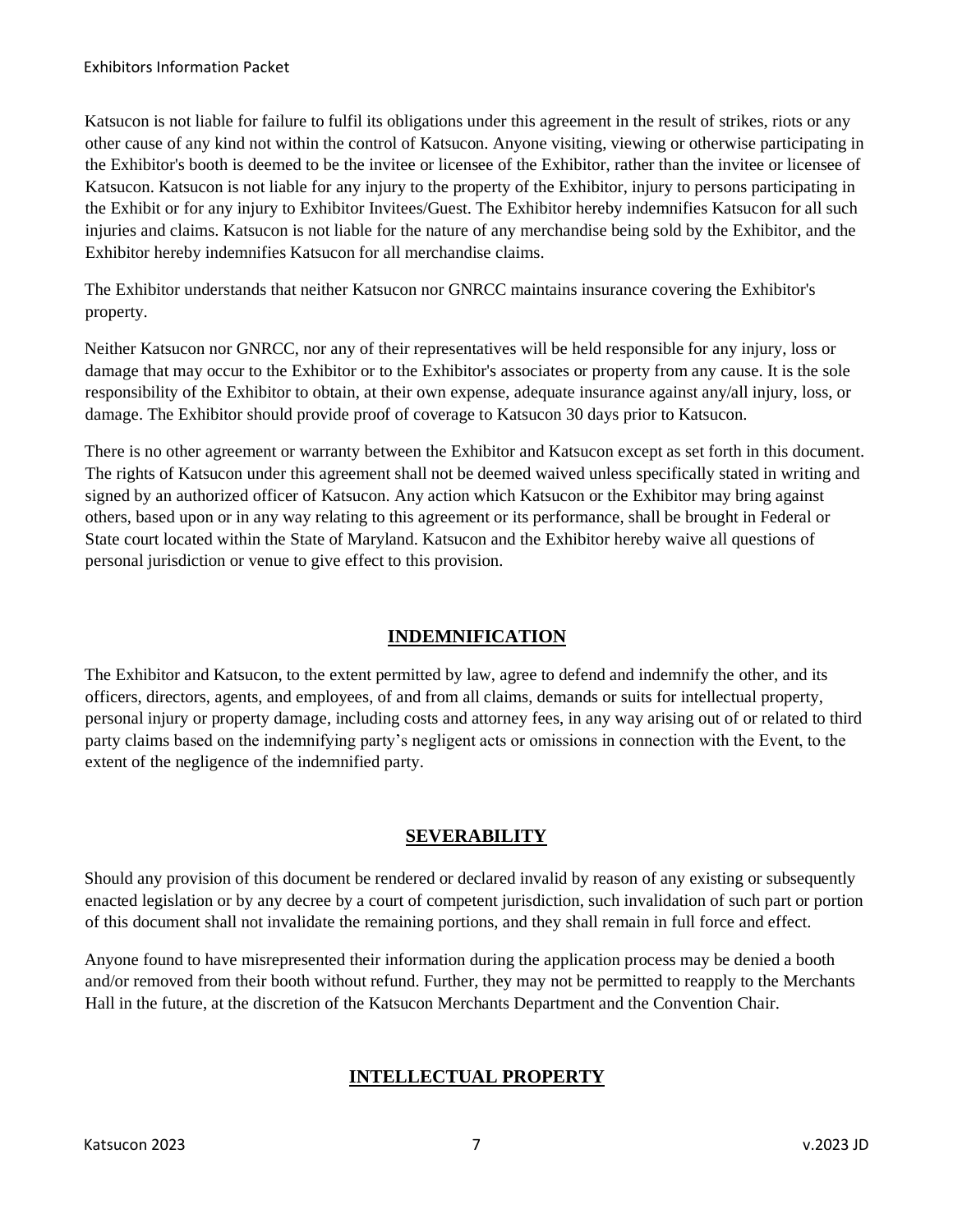Katsucon's title, logo, and mascots are trademarks of Katsucon Entertainment Incorporated (KEI). No likenesses thereof are permitted to be sold in the Merchants Hall except by authorized representatives of Katsucon.

### **GAYLORD NATIONAL RESORT & CONVENTION CENTER POLICIES**

- 1. Decorations, signs, banners, etc. may not be taped, nailed, tacked, stapled, or otherwise fastened to ceilings, walls, painted surfaces, or columns in the GNRCC.
- 2. No holes may be drilled, cored, or punched in the facility.
- 3. No sample food and/or beverage products larger than two ounces may be distributed by Exhibitors.
- 4. The sale or distribution of any food item, specialty snacks, and beverages is prohibited. This includes, Gifts with purchase, giveaways, raffles, paid food sales, and any other means of distribution of food or beverage.
- 5. Parking in the loading dock, service drives, and the GNRCC employees' parking area is prohibited, except for loading and unloading. Violators will be towed at their own expense and risk.
- 6. All freight and exhibit material must enter the facility through designated loading docks. In no case should passenger elevators, escalators, or public lobbies be used for this purpose.
- 7. All fire, safety, and building regulations must be strictly followed. Particular attention should be paid to the prohibitions against propane, acetylene, and other flammable materials.
- 8. If an emergency evacuation is required, all exhibitors must exit the area immediately and without argument. After an all-clear is issued, exhibitors will be readmitted first so that they may return to their booths prior to Merchants Hall reopening.
- 9. Exhibitors are responsible for the removal of all materials at the conclusion of the show. The booth must be swept.
- 10. The GNRCC prohibits the use of normal tape on their walls and floors. No tape may be used on painted or portable walls.
- 11. Tape used on the floor of the exhibit hall must be low residue carpet tape or low residue safety tape. Accepted brands of tape are Polyken 105C, Renfrew #147, Asiachem SST-736 or approved equivalent.
- 12. It is the responsibility of the Exhibitor to remove ALL tape from the floor at the end of the event.

# **BELL CART USAGE**

Bell carts are not be used by Exhibitors to move their merchandise through the hotel. Bell carts are not allowed in the main hotel area or in the convention area. They are used only by GNRCC staff and move through the backservice areas. However, if anyone needs assistance to move anything throughout the weekend from their GNRCC room to the Exhibit Hall, GNRCC will provide this service for an additional fee. This fee will be charged to the GNRCC room, or the individual will need to pay in cash.

### **LOADING DOCK/ PARKING**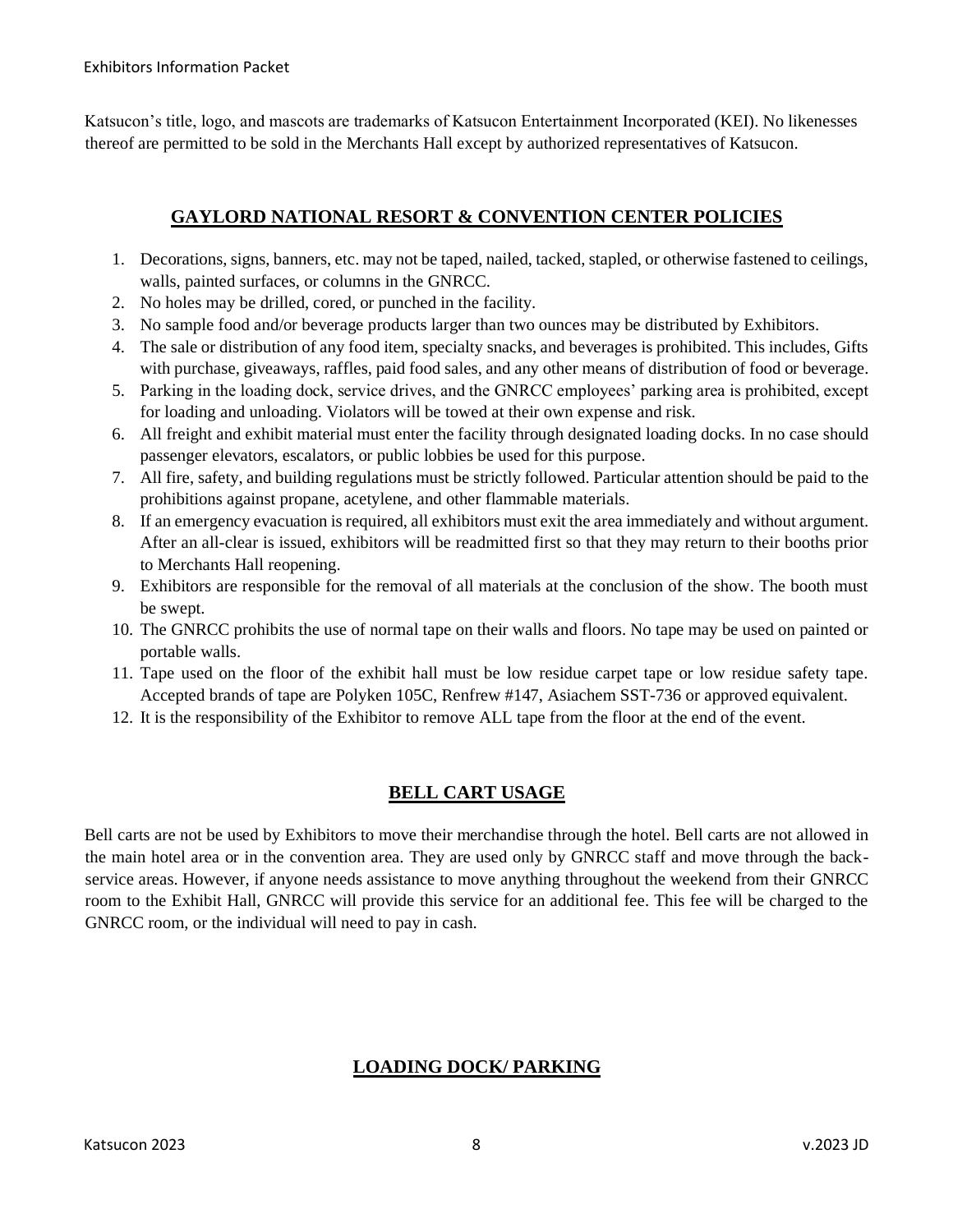**NOTE:** Areas to offload your vehicles are subject to change at any time. Information will be relayed from Katsucon Merchants Department accordingly.

Please note that you can ONLY offload your vehicles at the loading dock **BEHIND** the convention center.

#### **Directions to Loading Dock:**

- To get to the loading dock as you approach National Harbor keep going straight and the road will lead directly to the loading docks.
- Do NOT turn onto Waterfront St, Fleet St or St George Blvd.

#### **Loading Dock Information:**



- Katsucon will not have access to all Sixteen Dock level loading bays, due to other events loading in/out.
- Street level loading ramp is located at the end of the dock.
- **You cannot offload on the front drive**; if you attempt to do so, a safety services agent will redirect you.
- The GNRCC will have safety services agents stationed on the loading dock to direct traffic.
- You must follow their directions for load-in and load-out at the dock to ensure safety and smooth loading.
- The safety services agents will not allow anyone to unload outside the designated time frame.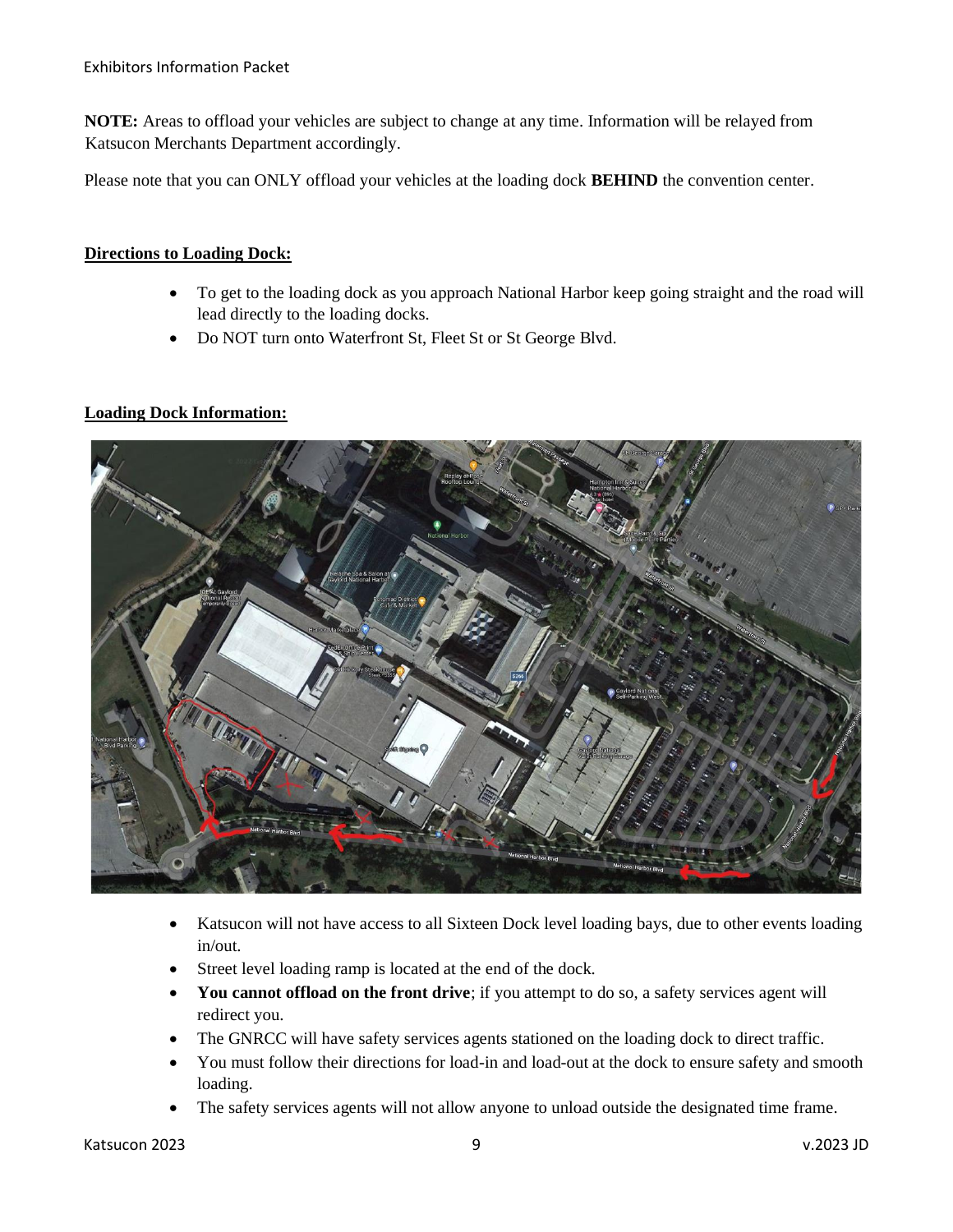#### • **Load-In Procedure**

- 1. As you approach the Loading docks, Merchants staff will ask if you need Dock space, access to ramp, or can use the stair area. Your vehicle will then be directed at the earliest availability to the correct placement. DO NOT park in the loading dock area or start offloading until you have staff permission.
- 2. You will also be required to place signage in your window with your business name and contact information. This sign must remain in your vehicle window and clearly visible at all times.
- **3. Unload your Vehicle in its entirety and Move Your Vehicle Before you begin setup inside the hall**.
	- i. Vehicles are not to remain in loading dock empty/unattended. Vehicles left unattended for unreasonable amounts of time will have staff attempt to contact them. If contact cannot be made, the gaylord staff will facilitate the towing of the vehicle from the premises.
	- ii. Please leave space between vehicles for them to Enter and Exit the entire Dock area (do not block people in)
	- iii. Please leave space enough for other vehicles to open their doors and for their owners to be able to access all doors and areas of their vehicle.
	- iv. Do not leave vehicles on the dock overnight

#### • **Load-Out Procedure**

- 1. Vendors must pack up the entirety of Booth before moving your vehicle to the Loading dock.
- 2. Vendors upon completion of packing, vendor will go to the Katuscon Merchant Staff table and escort a staff member to their space for final check.
- 3. Upon approval, the staff member will give the vendor a pass to enter the loading dock
- 4. Vendor may then pull their vehicle around to start the load-out process
	- i. Katsucon Staff cannot assist in or accept any liability/damages from load out process (if assistance is given, vendor takes on all responsibility or liability in case of mishandling/damage/etc of merchandise, booth display, property, and all other items of the vendors.)

#### **Parking Information:**

- Parking is available in an open-air lot next to the GNRCC parking garage facility.
	- o Any vehicle of Non-Standard size can park there.
	- o Parking is not included with booth purchase or provided by katsucon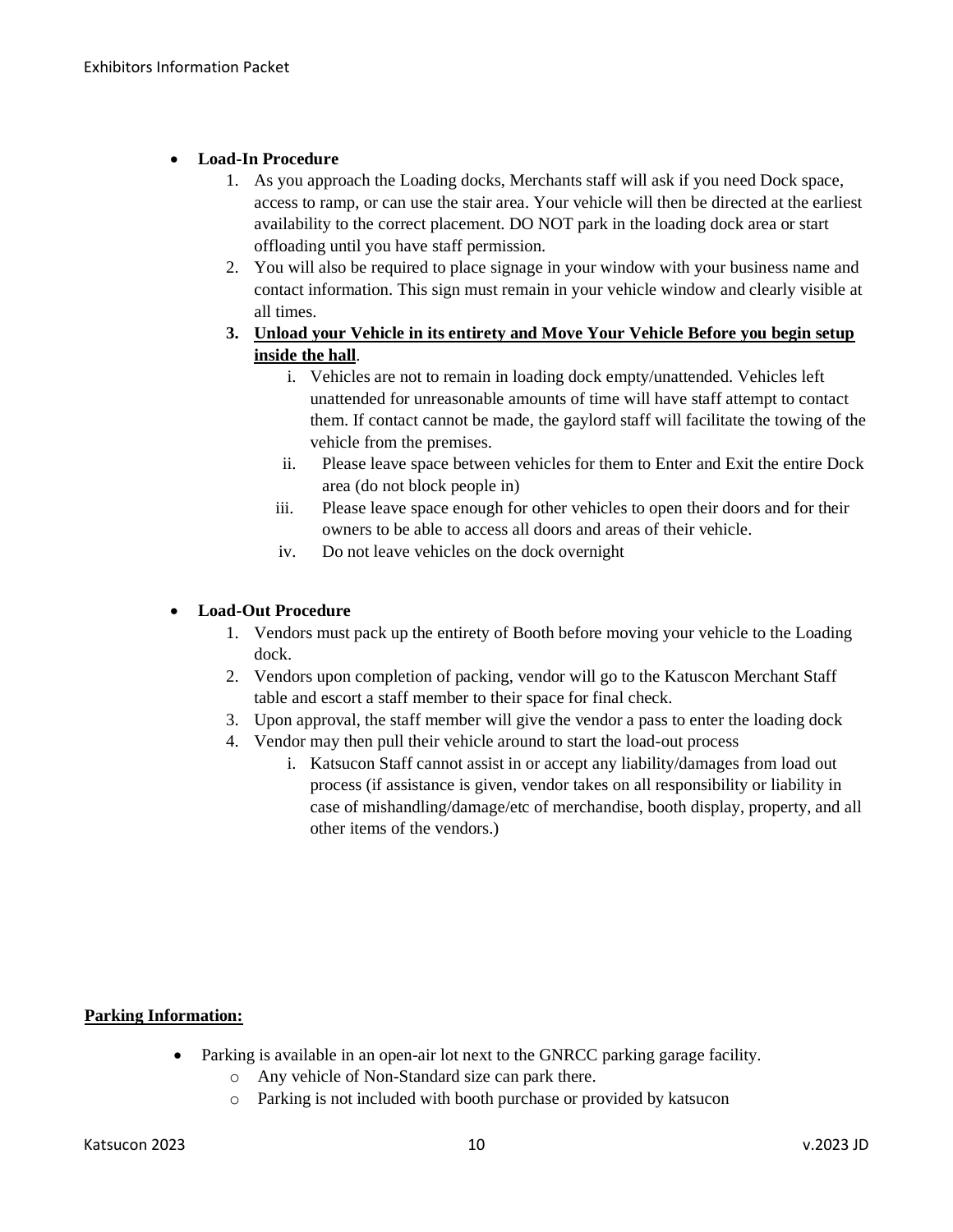- **The Staging area next to the docks is for waiting to unload only.** 
	- o Parking in this area at any time is prohibited and if found, the vehicle will be towed. Katsucon is not responsible for any towing charges.
- All vehicles must be in the open-air lot or in a parking garage.
	- o Please note, all parking areas in the National Harbor complex, including GNRCC; charge a fee.

## **HOTEL SERVICES**

Electrical, internet and telephone services are available from the GNRCC for a fee. Electrical, internet and telephone connections as well as any other special requests are the responsibility of the Exhibitor. Please note that checking the boxes for Electric, internet, and/or phone connections in the Tixr registration online form does not ensure that you receive those services. Checking these boxes serves as a notification to Merchants staff that you, the Vendor, will contract with GNRCC for those services.

Other services which must be arranged directly with GNRCC include Banner/other hanging needs; Shipping – from minor packages to 1K crates; Drayage; Carpeting, etc.

Arrangements for these services must be made by the exhibitor directly with GNRCC [\(https://gaylordnational.boomerecommerce.com/\)](https://gaylordnational.boomerecommerce.com/). The cost of any additional service is not included in the Katsucon registration fee and must be paid directly to GNRCC.

# **MARYLAND SALES TAX, AFFIDAVIT, AND LICENSING INFORMATION**

Exhibitor Affidavit forms for Maryland Comptroller are mailed to all Exhibitors prior to the convention. Exhibitor affidavits must be turned in to Katsucon Merchant Staff at Check in; in order to receive your badge. All Exhibitors are required to fill the affidavit form out. All Exhibitors are required to display their Affidavit form, or a copy, in their booth always. Katsucon forwards all Exhibitor Affidavits to the State Licensing Bureau upon convention completion for that year.

All Exhibitors and Business Entities selling merchandise are required to first obtain a trader's license from the Clerk of the Circuit Court and open a sales tax account in addition to registering and qualifying with the Maryland Department of Assessments and Taxation. Prior to the convention, Katsucon forwards the list of all registered Exhibitors to the Maryland Comptroller office.

The Comptroller's office will mail a Temporary Maryland Tax ID and license information to all Exhibitors on the list. All sales are required to charge a 6% Maryland sales tax, separate from the amount of the sale. With a few exceptions, all merchandise sold in the State of Maryland is taxable; however further clarification can be obtained from your tax advisor. All Exhibitors are required to send the collected sales tax to Maryland within 30 days postconvention. Should you have a current Maryland Tax ID, simply write your Maryland Trader's License number on the temporary license information and return the form to the Comptroller's office.